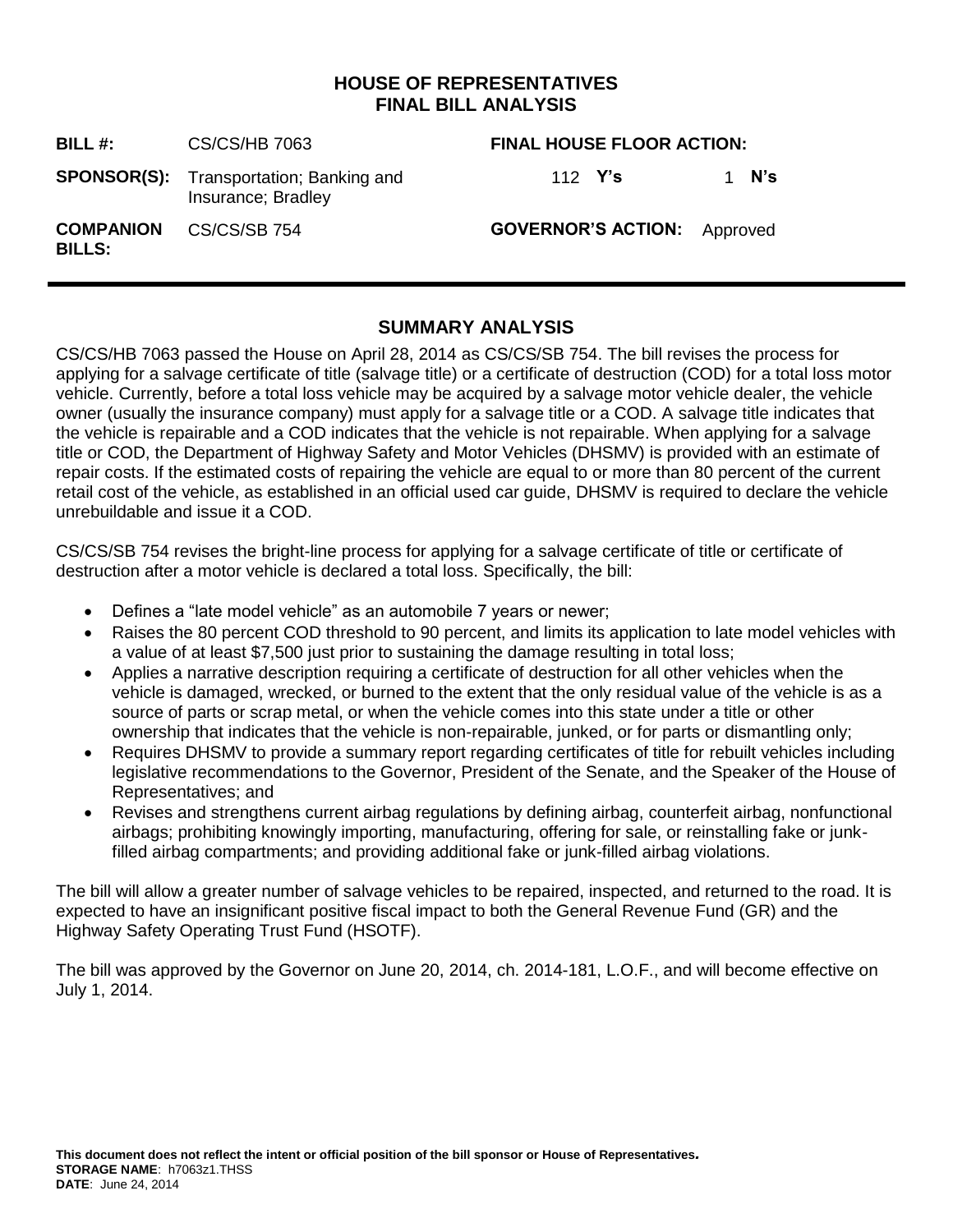# **I. SUBSTANTIVE INFORMATION**

## A. EFFECT OF CHANGES:

## **Present Situation**

#### Total Loss

Currently, Florida law defines a motor vehicle (vehicle or mobile home) as a 'total loss'<sup>1</sup> when:

- an insurance company pays the vehicle owner to replace the wrecked or damaged vehicle with one of like kind and quality or when an insurance company pays the vehicle owner upon the theft of the vehicle<sup>2</sup>; or
- an uninsured vehicle is wrecked or damaged and the cost, at the time of loss, of repairing or rebuilding the vehicle is 80 percent or more of the cost to the vehicle owner of replacing the wrecked or damaged vehicle with one of like kind and quality. $3$

However, the vehicle owner and the owner's insurance company may reach an agreement to repair, rather than replace, the vehicle. In this case, the vehicle is not considered a 'total loss,' unless the actual cost to repair the vehicle to the insurance company exceeds 100 percent of the cost of replacing the vehicle with one of like kind and quality. If the cost to repair does in fact exceed 100 percent of the replacement cost, the vehicle owner must request that DHSMV brand the vehicle's certificate of title with the words 'Total Loss Vehicle.'<sup>4</sup>

### **Salvage Titles**

From a national perspective, the purpose of a salvage motor vehicle title is to indicate that a vehicle has been severely damaged or declared a total loss at some point in its history, and to provide a traceable record for such vehicles the titles to which have been surrendered. Before disposing of or selling a total loss vehicle, the owner or insurance company is usually required to apply for some type of a salvage motor vehicle title. In such cases, the certificate of title is submitted to the respective state's titling agency, and depending on the state and level of damages, the vehicle may be designated rebuildable or unrebuildable<sup>5</sup> and, thereby receive the appropriate title designation. If the vehicle is deemed rebuildable, some states, including Florida, allow it to be repaired, inspected, and ultimately returned to the road. If the vehicle is deemed unrebuildable, the vehicle must be destroyed or dismantled.

Typically, the insurance company has its own procedure for the disposition of rebuildable or unrebuildable total loss vehicles. In Florida, many insurance companies have an agreement with a motor vehicle auction company $^6$  to acquire, apply for title of, and sell, the vehicle. The auction

 $\overline{a}$ 1 s. 319.30(3)(a), F.S.

<sup>2</sup> s. 319.30(3)(a)1.a., F.S.

 $3$  s. 319.30(3)(a)1.b., F.S.

 $4 \text{ s. } 319.30(3)(a)(2)$ , F.S.

<sup>&</sup>lt;sup>5</sup> The American Association of Motor Vehicle Administrators, Best Practices for Title and Registration of Rebuilt and Specially Constructed Vehicles, November 2012, at page 3, defines a "non-repairable vehicle" as a motor vehicle that is damaged, destroyed, wrecked, burned or submerged in water to the extent that the only residual value of the vehicle is as a source of parts or scrap metal or identified by a jurisdiction or insurer that it is not rebuildable. Vehicles designated as non-repairable cannot be rebuilt for operation on public roads. The AAMVA defines a "rebuilt vehicle" as a motor vehicle that has been previously titled or registered, or both, that was incapable of operation or use on highways due to damage and that has been rebuilt to the original design of the vehicle by replacing major component parts with like make and model parts. Prior to being rebuilt, the vehicle may have been declared a total loss by an insurance company and branded salvage but does not extend to include unrepairable branded vehicles. On file with the House Transportation & Highway Safety Subcommittee.

 $6$  s. 320.27(1)(c)4., F.S., defines a "motor vehicle auction" as any person offering motor vehicles or recreational vehicles for sale to the highest bidder where buyers are licensed motor vehicle dealers. Such person shall not sell a vehicle to anyone other than a licensed motor vehicle dealer.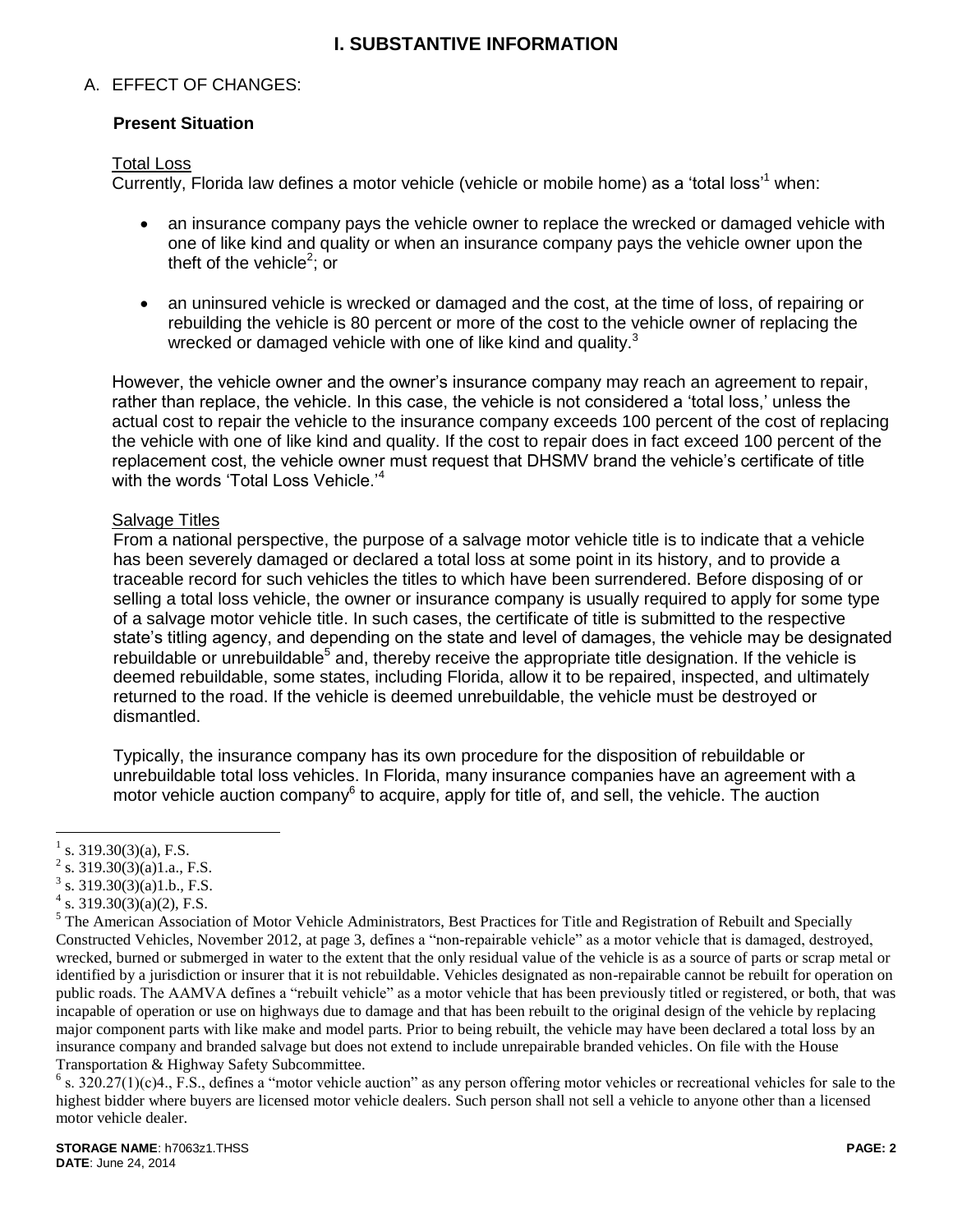company, in turn, charges a fee to the insurance company, for their services. Buyers at an auto auction must be licensed motor vehicle dealers,<sup>7</sup> and may include salvage motor vehicle dealers<sup>8</sup> who are defined in Florida law as, "any person who engages in the business of acquiring salvaged or wrecked motor vehicles for the purpose of reselling them and their parts." In Florida, most buyers of rebuildable vehicles are auto dealers, or exporters. Buyers of unrebuildable vehicles are primarily automobile dismantlers and recyclers.

In Florida, a rebuildable designation is called a salvage title,<sup>9</sup> and an unrebuildable designation is called a COD.<sup>10</sup> Before a total loss vehicle may be acquired by a salvage motor vehicle dealer, the vehicle owner or insurance company must apply for a salvage title or a COD. Since 1989, Florida has utilized a percentage-based threshold to determine whether a total loss vehicle receives a salvage title or a COD.<sup>11</sup> When applying for a salvage title or COD, the insurance company must provide DHSMV with an estimate of the costs of repairing the physical and mechanical damage.<sup>12</sup> If the estimated costs of repairing the vehicle are equal to 80 percent or more of the current retail cost of the vehicle, as established in any official used car or used mobile home guide, DHSMV is required to declare the vehicle unrebuildable and print a COD.<sup>13</sup> The specific reason why that particular percentage threshold was originally established is unknown.

During the last five years, Florida has issued 171,742 salvage titles, compared to 822,778 CODs, or approximately 130,000 more CODs than salvage titles issued annually.<sup>14</sup> There is a \$2 fee for each salvage title, and a \$3 fee for each COD, both of which are deposited into GR.<sup>15</sup>

### Rebuilt Inspections

Before a salvage motor vehicle dealer resells a salvage motor vehicle, the salvage motor vehicle must go through a physical rebuilt inspection conducted by DHSMV.<sup>16</sup> The purpose of the rebuilt inspection is to assure the identity of the vehicle and all major component parts which have been repaired or replaced.<sup>17</sup> After the rebuilt inspection, DHSMV affixes a decal to the vehicle that identifies the vehicle as a rebuilt vehicle.<sup>18</sup> Upon issuance of a certificate of title for the vehicle, DHSMV is required to stamp, in a conspicuous place on the title, words stating the nature of the proposed use of the vehicle or stating that the vehicle has been rebuilt.<sup>19</sup>

There is a \$40 fee for the initial rebuilt inspection, which is deposited into GR. If a subsequent inspection is required, a \$20 fee must be deposited into the HSOTF.<sup>20</sup>

 $11$  s. 17, chapter 89-333, Laws of Florida.

 $\overline{a}$ 

<sup>&</sup>lt;sup>7</sup> s. 320.27(1)(c), F.S., defines "motor vehicle dealer" as person engaged in the business of buying, selling, or dealing in motor vehicles or offering or displaying motor vehicles for sale at wholesale or retail, or who may service and repair motor vehicles pursuant to an agreement as defined in s. 320.60(1). Any person who buys, sells, or deals in three or more motor vehicles in any 12-month period or who offers or displays for sale three or more motor vehicles in any 12-month period shall be prima facie presumed to be engaged in such business.

 $8 \text{ s. } 320.27(1)(c)5., \text{ F.S.}$ 

 $9^9$  s. 319.30(1)(t), F.S.

 $10$  s. 319.30(1)(a), F.S.

 $12$  s. 319.30(3)(b), F.S.

 $^{13}$  Id.

<sup>&</sup>lt;sup>14</sup> Information received from the Department of Highway Safety & Motor Vehicles (9/19/2013), on file with the Transportation & Highway Safety Subcommittee.

 $^{15}$  ss. 319.32(1), 713.78(11)(b), and 713.785(7)(b), F.S.

 $16$  s. 319.14(1)(b), F.S.

 $17 \text{ Id.}$ 

 $18$  Id.

<sup>&</sup>lt;sup>19</sup> s. 319.23(2), F.S.

 $20$  Regarding the \$20 re-inspection fee, according to DHSMV, "[t]he owner can continue to pay the fee until the vehicle passes inspection. Multiple (3 or more) inspections are exceedingly rare." Email on file with the Transportation & Highway Safety Subcommittee.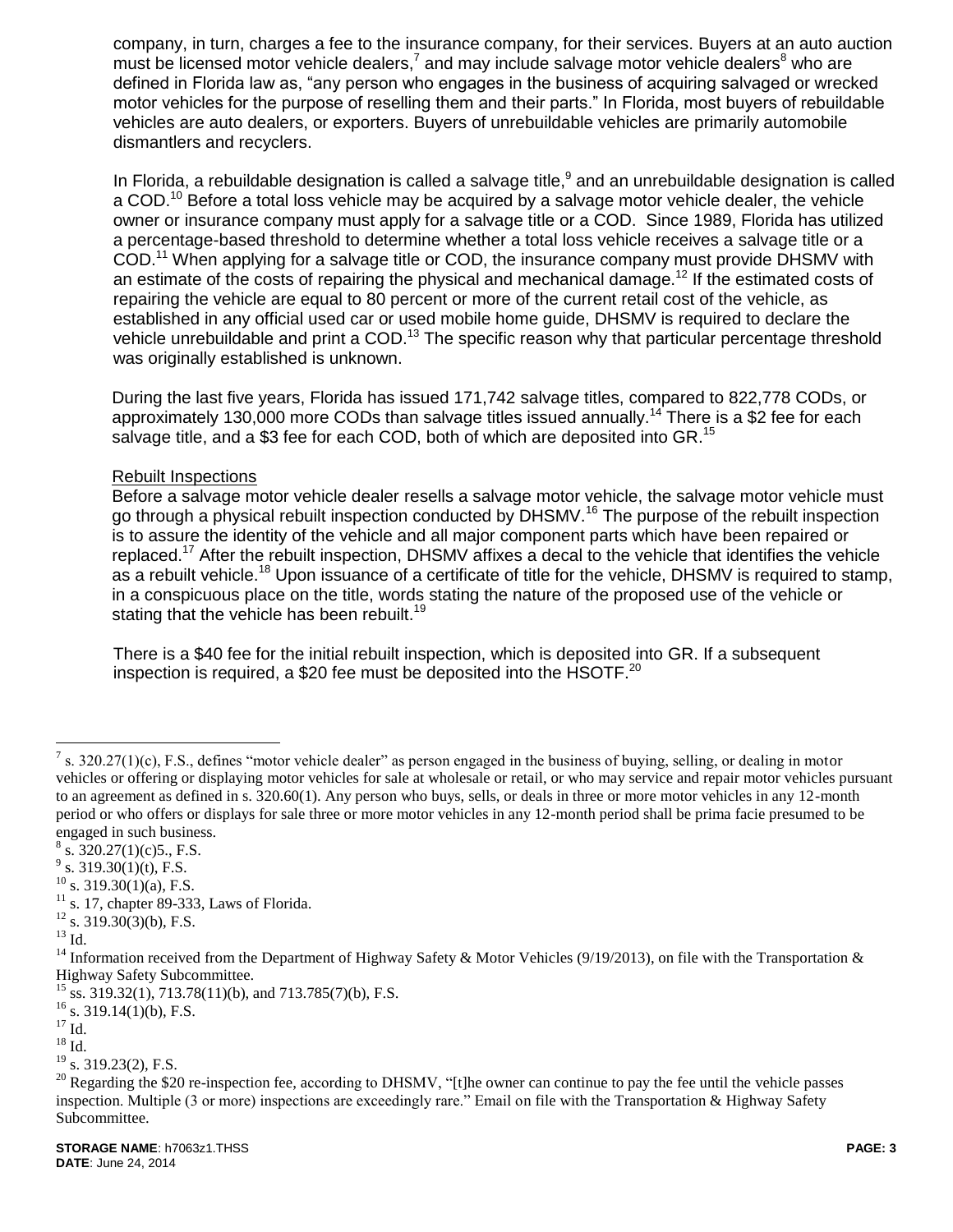# Other States

A federal law governing the salvage title process uniformly across the country does not exist. The result is considerable variation in state salvage title laws, processes, and nomenclature.<sup>21</sup> The methods used to determine whether or not a vehicle is unrebuildable also vary, but similar to total loss methods, they tend to be damage or theft driven. Such methods tend to be based on "non-repairable" criteria and include a narrative definition, or a value-based criteria and include a specific damage-to-value threshold.

According to a review of other states' motor vehicle titling regulations, approximately 27 states do not provide a specific level of damage that would prevent the most heavily damaged vehicles from being rebuilt and retitled, 19 states provide some form of a narrative definition describing a level of damage, and three states, including Florida, provide a specific percentage-based threshold that requires a vehicle to be declared unrebuildable if the estimate of damages is equal to or greater than the respective percentage threshold. Florida,<sup>22</sup> Michigan,<sup>23</sup> and Virginia<sup>24</sup> each provide a specific percentage-based threshold to determine whether a salvage motor vehicle is designated as unrebuildable. Florida sets its damage threshold at 80 percent, Michigan is 91 percent, and Virginia is 90 percent. The one remaining state, Connecticut, provides a narrative definition, but provides that if a specific number of major component parts are damaged, the vehicle may not be driven.<sup>25</sup>

## **Proposed Changes**

## **Salvage**

The bill defines a "late model vehicle" to mean an automobile which is 7 years old or newer. The bill raises the 80 percent repair-to-value COD threshold to 90 percent, and limits its application to late model vehicles with a value of at least \$7,500 just prior to sustaining the damage resulting in total loss.

The bill allows for the use of an official used motor vehicle guide or valuation service when determining the value of a total loss vehicle in salvage designations. The bill creates a new valuation standard where all other vehicles which are a total loss would be designated unrebuildable by DHSMV and issued a COD if the vehicle:

- Is damaged, wrecked or burned to the extent that the only residual value of the vehicle is as a source of parts or scrap metal; or
- Comes into this state under a title or other ownership that indicates that the vehicle is nonrepairable, junked, or for parts or dismantling only.

The bill requires DHSMV, upon issuance of a certificate of title for a rebuilt vehicle, to provide additional wording when it stamps a rebuilt certificate of title, indicating the vehicle may have been previously declared a total loss vehicle due to damage.

The bill also requires DHSMV to provide on or before October 31, 2015, a summary report to the Governor, the President of the Senate, and the Speaker of the House of Representatives regarding certificates of title for rebuilt vehicles. The summary report must include:

 $\overline{a}$ 

<sup>&</sup>lt;sup>21</sup> National Conference of Commissioners on Uniform State Laws website at

<http://www.uniformlaws.org/ActSummary.aspx?title=Certificate%20of%20Title%20Act> (Last viewed 1/17/14).

 $\frac{22}{\text{ s. 319.30}}$ (3)(b), F.S.

 $^{23}$  s. 257.217C(2)(b)(i), M.V.C.

 $24$  s. 46.2-1600, V.S.C.

 $25$  s. 14-16C(2)(A), C.S., requires the insurer to stamp the word "SALVAGE" in one-inch-high letters not to exceed three inches in length on the certificate of title except that if the insurance company determines that such motor vehicle has ten or more major component parts which are damaged beyond repair and must be replaced, the insurer taking possession of such motor vehicle shall stamp the words "SALVAGE PARTS ONLY" in one-inch-high letters not to exceed three inches in length on the motor vehicle's certificate of title and shall return such certificate to such person, firm or corporation.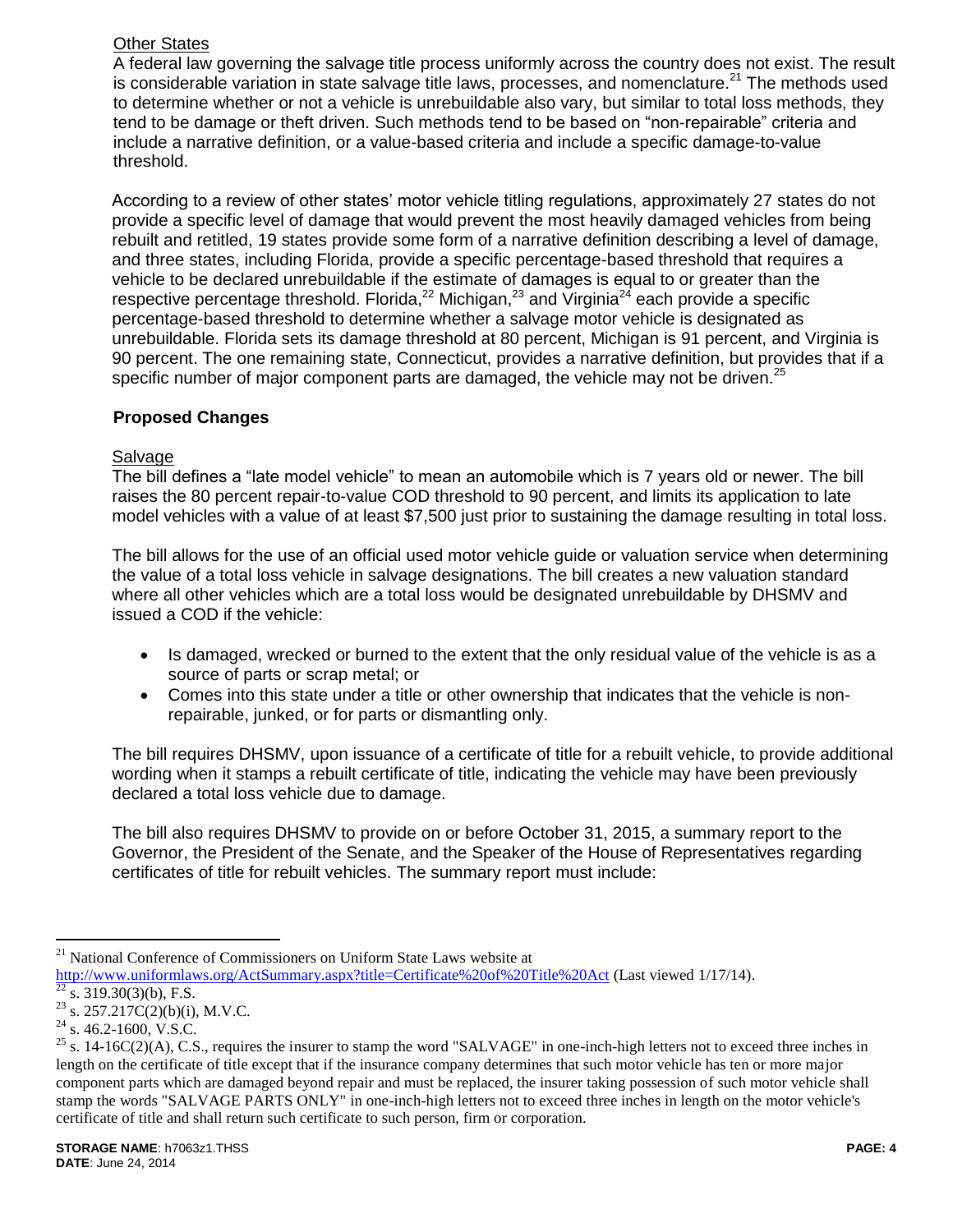- DHSMV's legislative recommendations to address any needed improvements to the process used to issue certificates of title for rebuilt motor vehicles;
- DHSMV's legislative recommendations to correct any problems with the process used to issue certificates of title for rebuilt motor vehicles;
- DHSMV's legislative recommendations as to the need for, and appropriate process for, inspecting the roadworthiness of rebuilt motor vehicles based on relevant data; and
- Data on crashes caused by vehicle defects involving rebuilt motor vehicles.

The changes in the bill will result in more salvage titles being issued than under current law, thus allowing for the potential of those vehicles to be rebuilt, sold and permitted back on the roads.

As a salvage motor vehicle that can ultimately be sold to repair and drive is generally valued higher than a salvage motor vehicle that must be destroyed and only used for parts, this could result in a reduction in the overall number of vehicles that are given a COD and required to be destroyed.

## Airbags

The bill revises and strengthens current airbag regulations. Specifically, the bill defines an "airbag" as a motor vehicle inflatable occupant restraint system, including all component parts, such as the cover, sensors, controllers, inflators, and wiring, that is designed in accordance with federal safety regulations for a given make, model, and year of the vehicle.

The bill defines a "counterfeit airbag" as an airbag displaying a mark identical or similar to the genuine mark of a motor vehicle manufacturer without authorization from said manufacturer.

The bill expands the definition of "fake airbag" to include counterfeit or nonfunctioning airbags. A "nonfunctional airbag" is defined as a replacement airbag that:

- Was previously deployed or damaged;
- Has an electric fault that is detected by the vehicle airbag diagnostic system after the installation procedure is completed; or
- Includes any part or object, including, but not limited to a counterfeit or repaired airbag cover, installed in a motor vehicle to mislead the owner or operator of such motor vehicle into believing that a functional airbag has been installed.

The bill adds the acts of importing, manufacturing, offering for sale, and reinstalling to the current prohibitions of purchasing, selling, or installing fake airbags or junk-filled airbag compartments. Any person who violates this subsection commits a felony of the second degree, punishable as provided in ss. 775.082, 775.083, and 775.084, F.S.

# **II. FISCAL ANALYSIS & ECONOMIC IMPACT STATEMENT**

- A. FISCAL IMPACT ON STATE GOVERNMENT:
	- 1. Revenues:

See Fiscal Comments.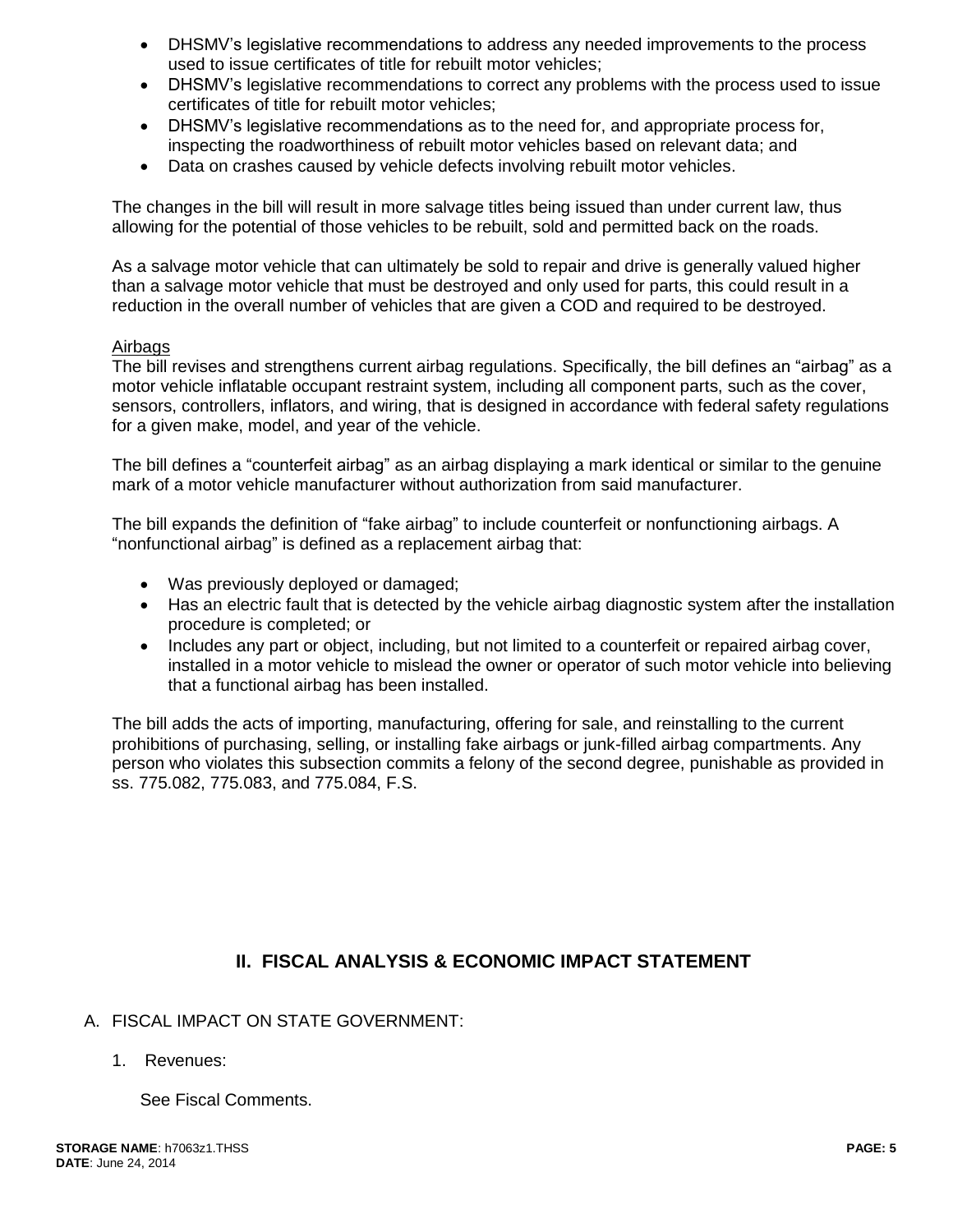2. Expenditures:

See Fiscal Comments.

- B. FISCAL IMPACT ON LOCAL GOVERNMENTS:
	- 1. Revenues:

None.

2. Expenditures:

None.

C. DIRECT ECONOMIC IMPACT ON PRIVATE SECTOR:

Because of a lack of data, the private sector impacts cannot be accurately quantified. Allowing a greater number of salvage motor vehicles to be issued a salvage title and repaired so that they may be resold as rebuilt vehicles and returned to the road, will likely have a positive fiscal impact on insurance companies, the insurance salvage automobile auction industry, auto dealers and exporters, and to individual motorists who may purchase such vehicles. Reducing the number of vehicles that are issued a COD and required to be destroyed will likely have a negative fiscal impact on the automotive recycling and parts industry.

D. FISCAL COMMENTS:

### **Salvage**

The bill revises the process for applying for a salvage title or COD. A salvage title indicates that the vehicle is repairable and a COD indicates that the vehicle is not repairable. There is a \$2 fee for each salvage title and a \$3 fee for each COD, both of which are deposited into GR.

Before a salvage motor vehicle dealer resells a salvage motor vehicle or its parts, the salvage motor vehicle must go through a physical rebuilt inspection conducted by DHSMV. The purpose of the rebuilt inspection is to assure the identity of the vehicle and all major component parts which have been repaired or replaced. After the rebuilt inspection, DHSMV affixes a decal to the vehicle that identifies the vehicle as a rebuilt vehicle. There is a \$40 fee for the initial rebuilt inspection, which is deposited into GR. If a subsequent inspection is required, there is a \$20 fee, which is deposited into the HSOTF.

The effect of the proposed change is that a greater number of salvage vehicles will be able to be repaired to the extent that they may be resold as rebuilt vehicles and returned to the road. As a result, the amount of fees collected from the issuance of certificates of destruction may decrease, but the amount of fees collected from the issuance of salvage certificates of title may increase.

Additionally, because rebuilt vehicles must go through a rebuilt inspection process by DHSMV, the amount collected from rebuilt inspection fees may increase. As mentioned, the \$40 initial rebuilt inspection fee is deposited into GR and the \$20 re-inspection fee is deposited in the HSOTF. The Revenue Estimating Conference (REC) met on March 7, 2014, and projected an insignificant positive fiscal impact on both GR and on the HSOTF.

The 90 percent threshold for late model vehicles provision was added after the REC projected the fiscal impact of the bill. This provision appears, however, to simply lessen the projected increase in vehicles issued salvage titles. It is expected the bill will have an insignificant positive fiscal impact on both GR and on the HSOTF.